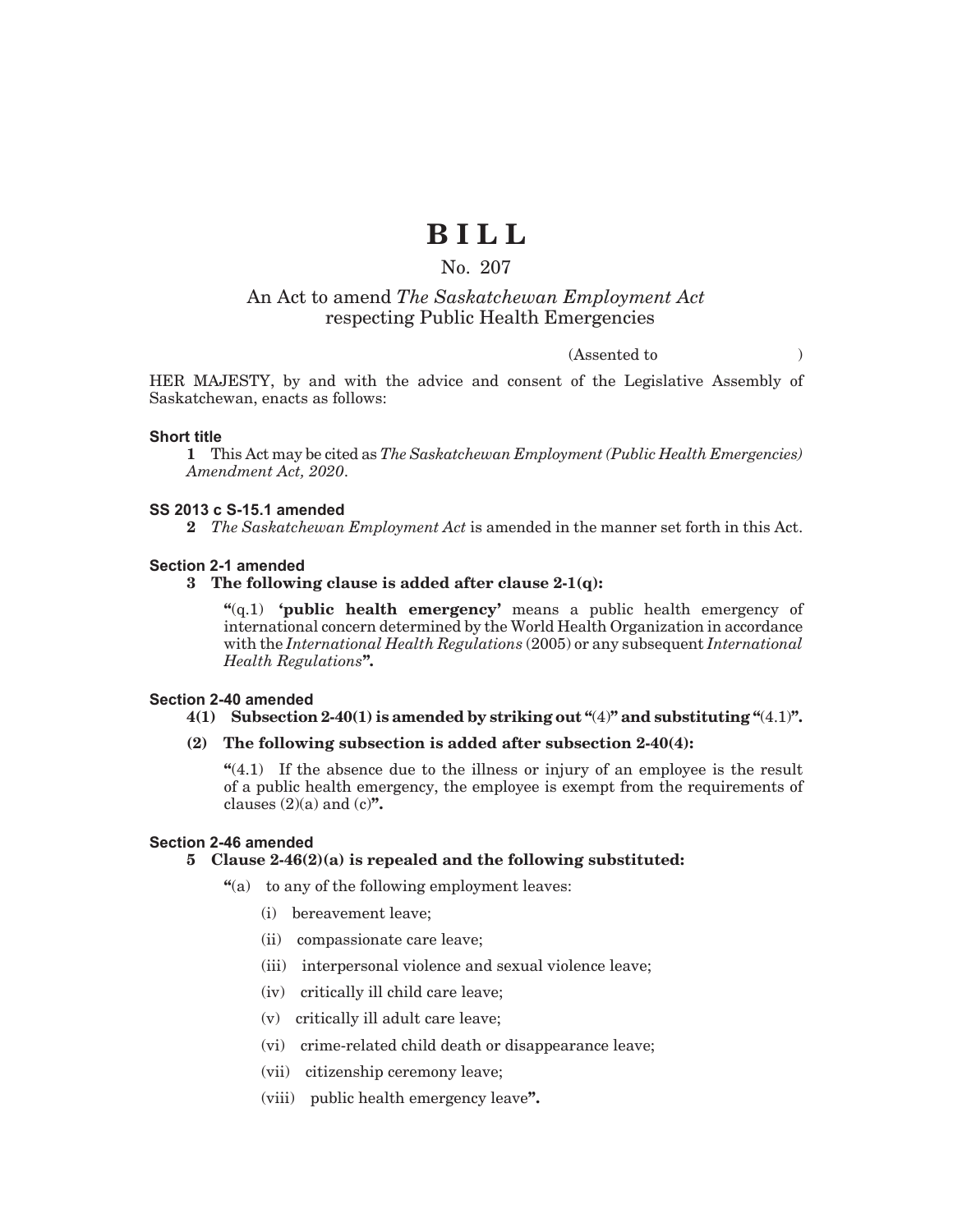2

#### **Section 2-57 amended**

**6 Subsection 2-57(1) is amended by adding "**and in section 2-59.1**" after "**In this section**".**

#### **New section 2-59.1**

**7 The following section is added after section 2-59:**

#### **"Public Health Emergency leave**

**2-59.1**(1) In this section, **'chief medical health officer'** means the person designated as chief medical health officer pursuant to *The Public Health Act, 1994*.

(2) This section applies if either:

(a) a public health emergency has been determined by the World Health Organization and the chief medical health officer has issued an order declaring:

(i) that the public health emergency applies to Saskatchewan; and

(ii) that individuals in Saskatchewan must take measures to prevent or reduce the spread of disease, including isolating themselves from other individuals; or

(b) the chief medical health officer issues an order declaring that, in the opinion of the chief medical health officer, a disease present in Saskatchewan is sufficiently harmful to the public health that individuals in Saskatchewan must take measures to prevent or reduce the spread of disease, including isolating themselves from other individuals.

(3) If the chief medical health officer determines that the measures set out in an order issued pursuant to subsection (2) are no longer necessary, the chief medical health officer may issue an order terminating the order made pursuant to subsection (2).

(4) If the chief medical health officer has issued an order pursuant to subsection (2) or  $(3)$ :

(a) the chief medical health officer shall immediately provide a copy of the order to the minister; and

- (b) the minister shall cause the order:
	- (i) to be printed in the Gazette; and

(ii) to be published in any manner the minister considers necessary to bring the order to the attention of the public, including publishing it on the ministry's website.

(5) An employee is entitled to a public health emergency leave for the period during which an order of the chief medical health officer issued pursuant to subsection (2) is in force if:

(a) any of the following have directed employees to isolate themselves to prevent or reduce the spread of the disease that is the subject of the order:

- (i) the employer of the employees;
- (ii) a duly qualified medical practitioner;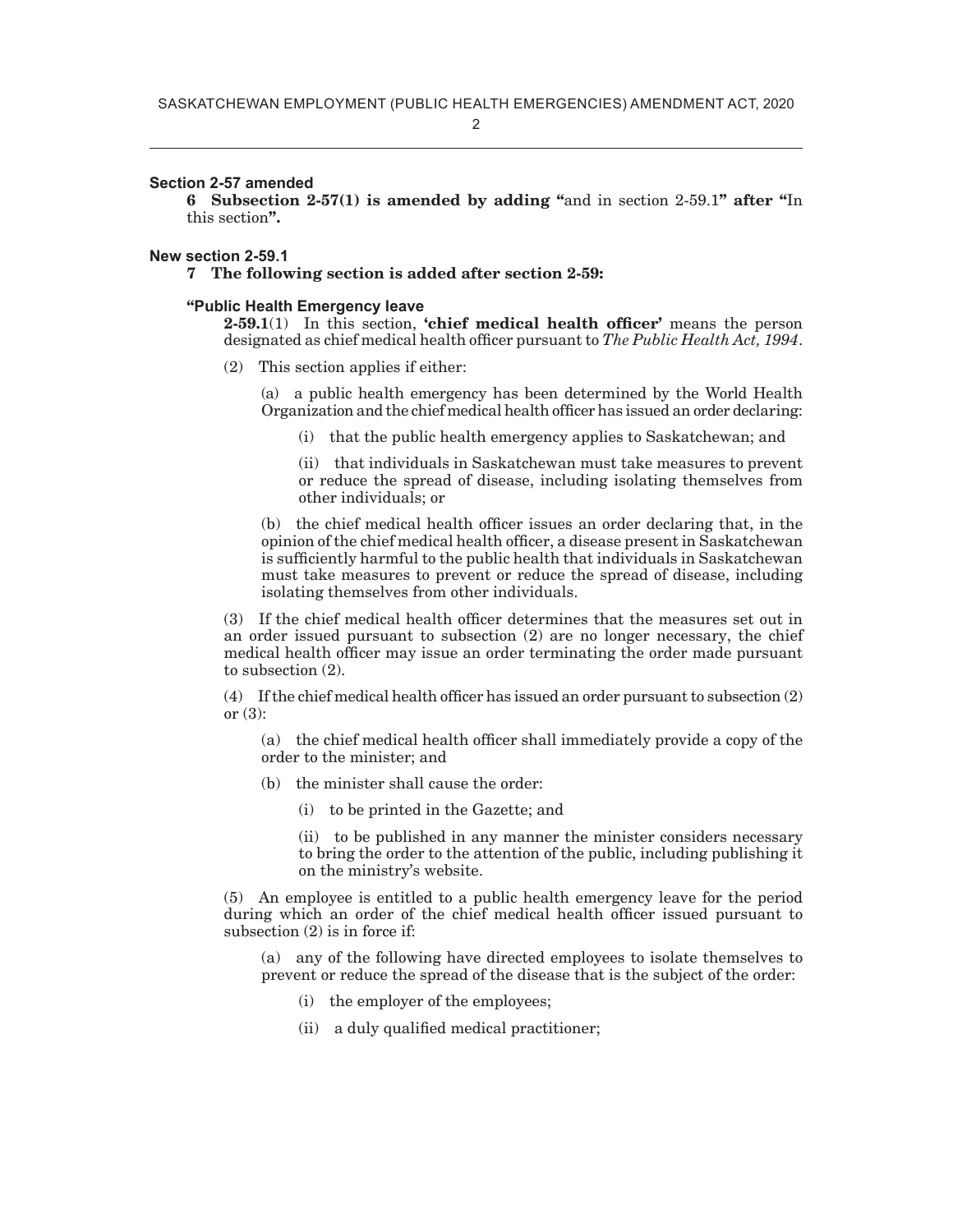- (iii) the Government of Saskatchewan;
- (iv) the chief medical health officer; or

(b) the employee is required to provide to care and support to the employee's child family member who is affected by a direction or order of the Government of Saskatchewan or an order of the chief medical health officer.

(6) Employees are entitled to be paid their regular wages and are entitled to their regular benefits during the period mentioned in subsection (5) if:

(a) they are authorized by their employer to work at home during that period;

(b) they comply with the measures set out in the order of the chief medical health officer; and

(c) they comply with any additional requirements set out in an order made pursuant to subsection (7).

(7) Notwithstanding any other provision of this Part or the regulations or any other Act or law, the Lieutenant Governor in Council may make orders for the purposes of this section, to continue through all or any part of the period mentioned in subsection (5):

(a) suspending the application of any provision of this Part or the regulations that deals with matters regulated by this section;

(b) amending, suspending or varying the application of any provision of this Part or the regulations to employees and employers to whom this section applies;

(c) setting out requirements for the purposes of subsection (6);

(d) respecting any additional matter or thing that the Lieutenant Governor in Council considers necessary to facilitate the purpose of this section, the protection of employees or the prevention or reduction of disease.

- (8) The minister shall cause each order made pursuant to subsection (7):
	- (a) to be printed in the Gazette; and

(b) to be published in any manner the minister considers necessary to bring the order to the attention of the public including publishing it on the ministry's website.

(9) A failure by the minister to give the notice required by subsection (4) or (8) does not, by itself, invalidate an order made pursuant to that subsection.

(10) Sections 2-43 and 2-47 do not apply to an employee covered by this section**".**

#### **Coming into force**

**8** This Act comes into force on assent, but is retroactive and deemed to have been in force on and from March 6, 2020.